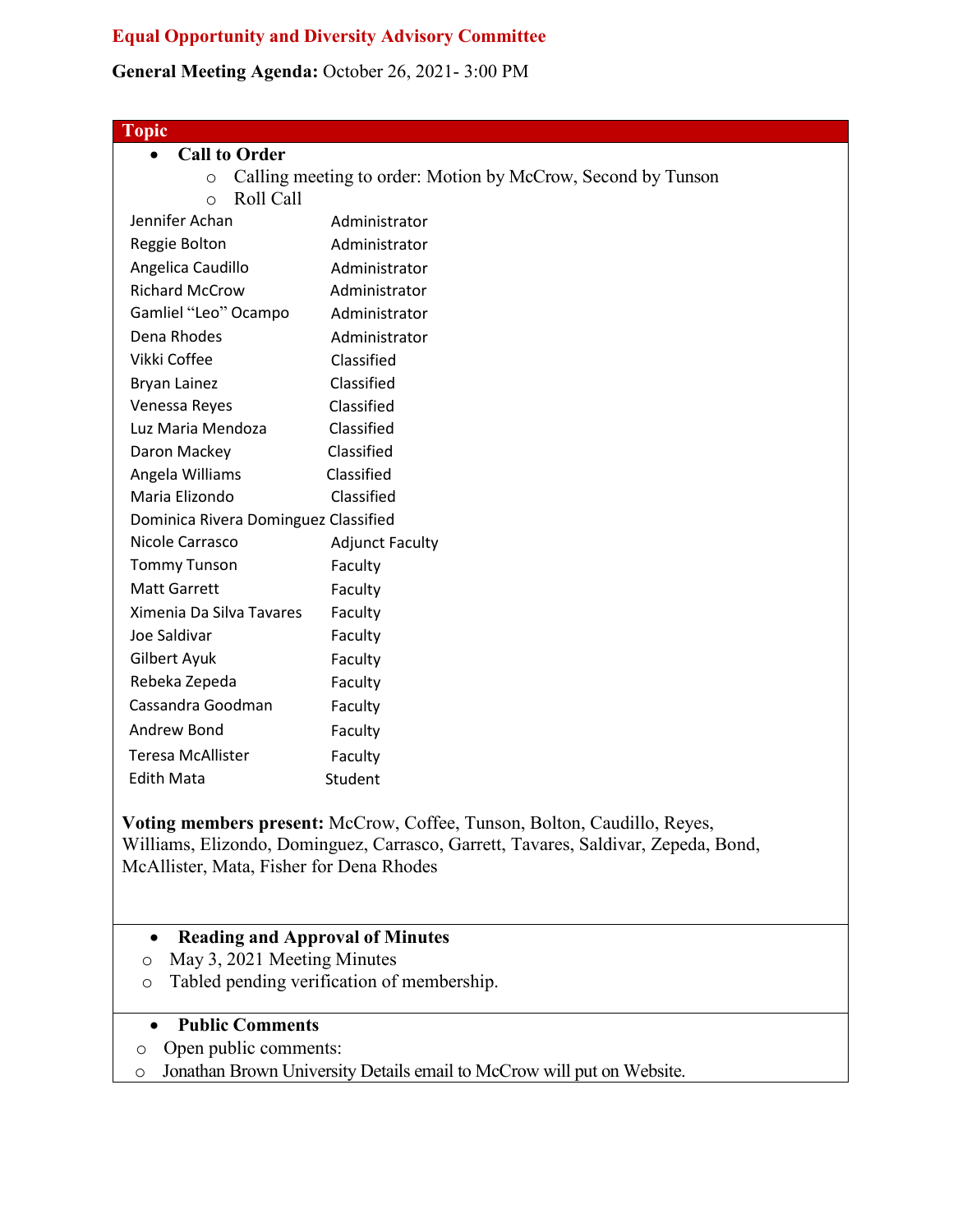|              | <b>Chair Reports</b><br>Classified (Coffee) - Coffee provided update on EEO plan needs a new<br>$\circ$<br>perspective and will resume this week or next Provided update on step |  |
|--------------|----------------------------------------------------------------------------------------------------------------------------------------------------------------------------------|--|
|              | increase for classified still working with HR. Expressed Classified                                                                                                              |  |
|              | representative is needed on all committees.                                                                                                                                      |  |
|              | Faculty (Tunson) – Tunson reported the transitioning of EODAC process is<br>$\circ$                                                                                              |  |
|              | unknown and will be updated. New information will be reported as soon as                                                                                                         |  |
|              | possible.                                                                                                                                                                        |  |
|              | Administrator (McCrow) - McCrow Agreed with Tunson. Currently gathering<br>$\circ$                                                                                               |  |
|              | more information on EODAC process.                                                                                                                                               |  |
| $\bullet$    | <b>Subcommitee Reports</b>                                                                                                                                                       |  |
|              | Faculty (Tunson) – Tunson reported EODAC in need of four sub co-chairs over<br>$\circ$                                                                                           |  |
|              | the next year.                                                                                                                                                                   |  |
|              | Classified (Coffee) – Coffee email EODAC or Tommy to sign up as a co-chair<br>$\circ$                                                                                            |  |
|              | for subs.                                                                                                                                                                        |  |
|              |                                                                                                                                                                                  |  |
| $\bullet$    | <b>Unfinished Business</b><br>McCrow Shared on the importance of program manager needed.                                                                                         |  |
| O<br>$\circ$ | Coffee would like student volunteers referred to her.                                                                                                                            |  |
| $\circ$      | Program Manager to Lead Committee Facilitation - Jaime Lopez replacement                                                                                                         |  |
| $\circ$      | McCrow - Shared Jaime Lopez promoted to Director. Jaime had a wonderful                                                                                                          |  |
|              | system keeping track of tasks. EODAC Committee volunteer nominations needed                                                                                                      |  |
|              | to help keep track of future EODAC Committee tasks. Email nominations to                                                                                                         |  |
|              | Richard McCrow.                                                                                                                                                                  |  |
| O            | Student Forum Planning - Renegade Leaders                                                                                                                                        |  |
|              | -Coffee reported on EODAC Renegade Leaders. Excellent conversations with students.                                                                                               |  |
|              | Suggested Workshops on: "Things I Wish My Professor Knew". Fall/Spring questions<br>and answers on enrollment and program review committees. If interested email Vikki           |  |
|              | Coffee.                                                                                                                                                                          |  |
|              | -Program Review Committee: Student Q/A Zoom Date:                                                                                                                                |  |
|              | -Enrollment Management Committee: Student Q/A Zoom Date:                                                                                                                         |  |
|              | -Student Discussion Forum Topic & Lead                                                                                                                                           |  |
| $\circ$      | Faculty Diversification Fellowship Program Update (Maria Wright)                                                                                                                 |  |
| $\circ$      | Wright reported Regional Collaboration was Awarded a Grant Faculty Diversification                                                                                               |  |
|              | Fellowship, Aspires, report new coordinators and chairs. Fellowships are from BC do not                                                                                          |  |
|              | have enough faculty in STEM areas. Would like to add more disciplines but it has not                                                                                             |  |
|              | been approved.                                                                                                                                                                   |  |
| $\bullet$    | <b>New Business</b><br>Academic Senate – Committee Assignments and Diversity                                                                                                     |  |
| $\circ$      | Tunson reported diversity created confusion and miss interpretation. Will                                                                                                        |  |
|              | revise next meeting.                                                                                                                                                             |  |
|              | McAllister stated a need for an opportunity to have an authentic discussion<br>$\blacksquare$                                                                                    |  |
|              | regarding diversity is needed to avoid legal matters.                                                                                                                            |  |
|              | Garrett stated it is again the state constitution.                                                                                                                               |  |
|              | Da Silva Tavares commented to listen to members of all not basing committee<br>on diversity only. Provide equal opportunities.                                                   |  |
|              | Mata expressed that excluding diversity would be to exclude her. It is very<br>$\blacksquare$                                                                                    |  |
|              | important to change the language but keep diversity. Everyone needs to come to                                                                                                   |  |
|              | a common ground among students and faculty. There is a need to unite and                                                                                                         |  |
|              | move forward.                                                                                                                                                                    |  |
|              | Johnathan recruiting effort will be made to enhance diversity.                                                                                                                   |  |
|              |                                                                                                                                                                                  |  |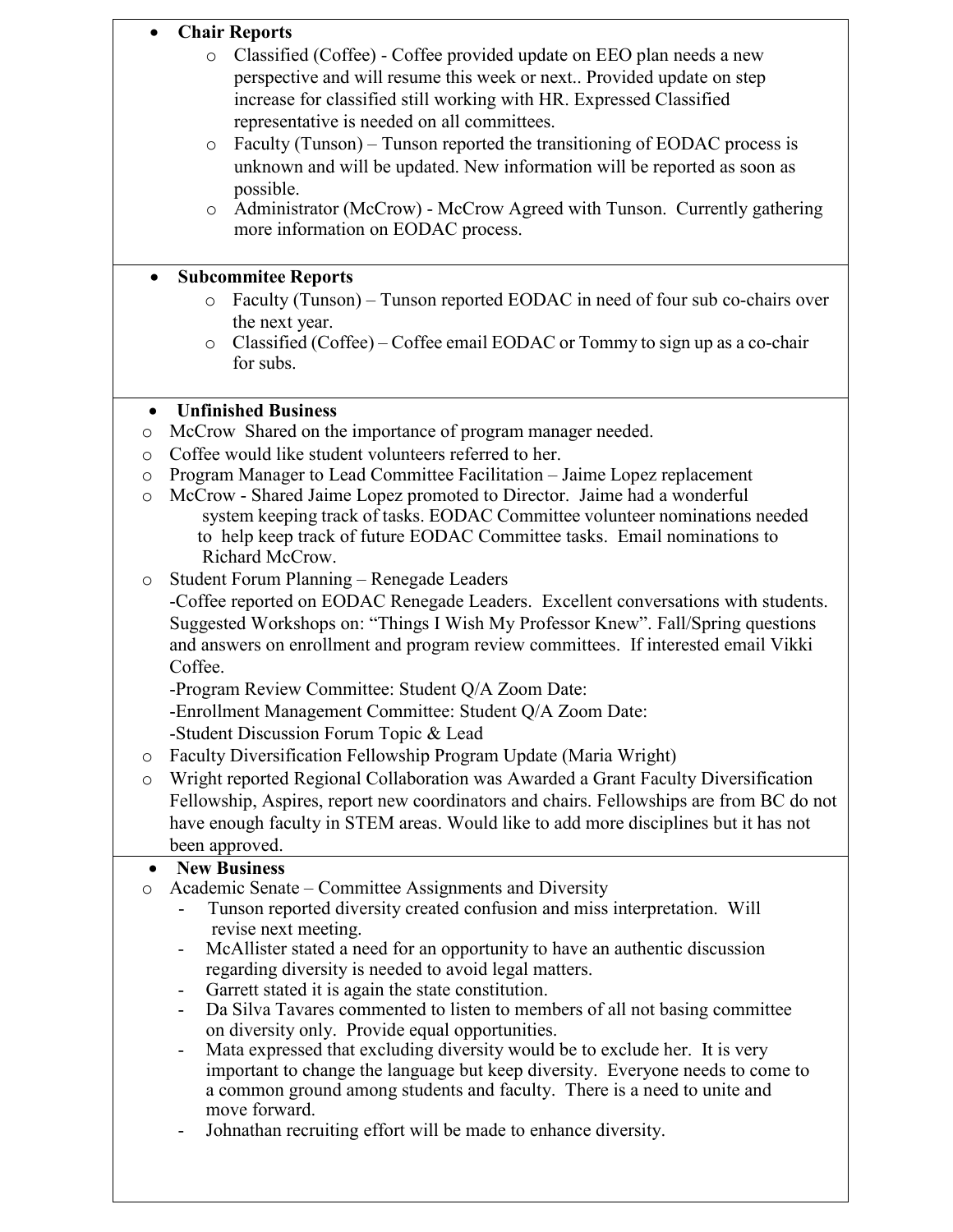### • **New Business Continued..**

- Deb Rose-Questioned what categories are used. What is the background and where is the legal document.
- McCrow stated that it is outlined in the KCCD Equal Employment Opportunity Plan and HR is responsible for surveying staff/faculty.
- McAllister stated that the intention was not to remove diversity. Thanked Edith and stated that all people should be honored. Indicated more time is needed to meet for further discussion.
- Edith stated she is there to support all students and find common ground.
- McCrow thanked Tunson and expressed that time will be spent on diversity with recommendation to Academic Senate.
- KCCD Equal Employment Opportunity Plan Line item information/training
	- McCrow reported KCCD Equal Employment Opportunity plan exists need ideas on compliance. Associate Chancellor Dena Rhodes BC membership is chair with student life. District EODAC selected McCrow, Tunson, Coffee and Damania. Meet once a year.
- Comments Academic Senate for California Community Colleges (ASCCC) – Fall Plenary Discussion
	- Tunson reported Lisa Harding two sessions Oct 28 and Nov 19 for training.
- Request for volunteers (supports committee facilitator)
	- McCrow expressed a need for (Email Tunson):
		- Volunteer for agenda and meeting notes
		- Volunteer for website maintenance
		- Other duties for the committee

### • **Announcements**

o Equity-minded hiring principles and practices. Presenters will include the ASCCC EDAC and representatives from ACHRO. There are two sessions for this webinar, one scheduled for Thursday, October 28 from 3:00pm to 4:30pm, and one for Friday, November 19 from 10:30am to 12:00pm (Tunson)\*

\*Registration information: We hope you will join the ASCCC Equity and Diversity Action Committee (EDAC), and the Association of Chief Human Resource Officers (ACHRO), for their collaborative webinar: Equity-minded Hiring Principles and Practices. Presenters will include the ASCCC EDAC and representatives from ACHRO. There are two sessions for this webinar, one scheduled for **Thursday, October 28 from 3:00pm to 4:30 p.m**., and one for **Friday, November 19 from 10:30 a.m. to 12:00 p.m.** (both webinars will include the same content). Please read below for the webinar description and registration information:

Faculty, deans, chairs, and managers, join us for this webinar where we will provide equityminded frameworks and effective practices for you to tailor to your campus to meet the call to action for diversity, equity, and inclusion in hiring. As we transform our campuses and work toward becoming antiracist institutions, it is vital to engage in reflection and review of our practices and policies. Let's normalize courageous conversations about equity-minded hiring practices that support the diversification of our faculty, administration, and staff.

**Register for October 28, 3:00pm to 4:30pm**

**Register for November 19, 10:30am to 12:00pm**